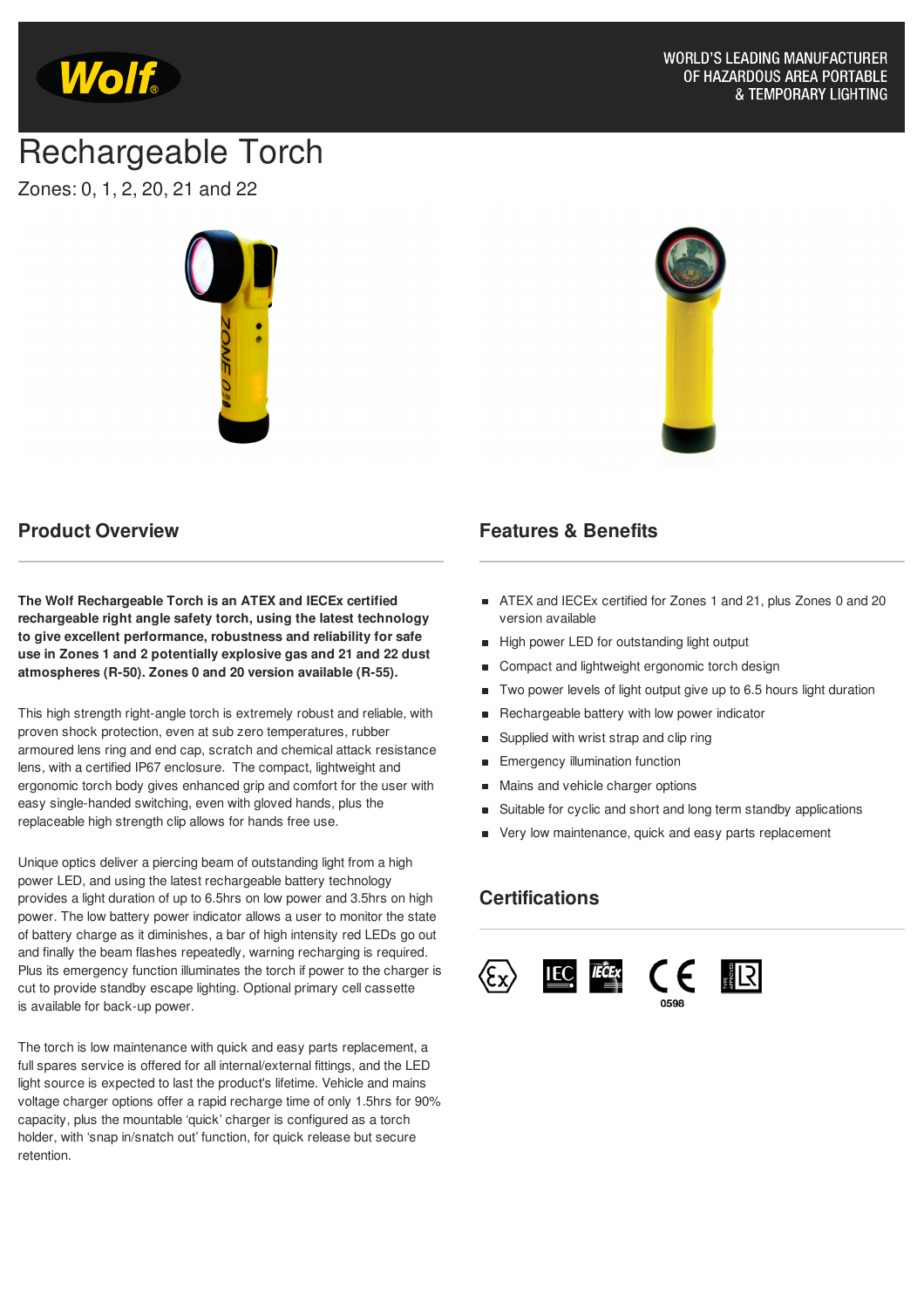## **Technical Specification**

| <b>Product Reference</b>                |                    | $R-50$                                                                                        | R-55                                                                                               |
|-----------------------------------------|--------------------|-----------------------------------------------------------------------------------------------|----------------------------------------------------------------------------------------------------|
| <b>Product Description</b>              |                    | Rechargeable Right Angle Safety Torch                                                         |                                                                                                    |
|                                         |                    | Zone 1 LED                                                                                    | Zone 0 LED                                                                                         |
| Code                                    |                    | I M2/II 2GD Ex ib op is I Mb/IIC T4 Gb<br>(-40°C≤Ta≤+40°C) Ex ib op is IIIB<br>T200°C Db IP67 | I M1/II 1GD Ex ia op<br>is I Ma/IIC T4 Ga<br>Ex ia op is IIIB<br>T200°C Da IP67 -<br>40°C≤Ta ≤40°C |
| <b>Type of Protection</b>               |                    | 'ib' intrinsic safety                                                                         | 'ia' intrinsic safety                                                                              |
| <b>Area of Classification</b><br>(Gas)  |                    | Zones $1 & 2$<br>Gas Groups IIA, IIB and IIC                                                  | Zones 0, 1 & 2<br>Gas Groups IIA, IIB<br>and IIC                                                   |
| <b>Temperature Class</b><br>(Gas)       |                    | T <sub>4</sub>                                                                                |                                                                                                    |
| <b>Area of Classification</b><br>(Dust) |                    | Zones 21 & 22<br>Dust Groups IIIA and IIIB                                                    | Zones 20, 21 & 22<br>Dust Groups IIIA<br>and IIIB                                                  |
| Max. Surface Temp.<br>(Dust)            |                    | $T200^{\circ}$ C                                                                              |                                                                                                    |
| <b>Ambient Temperature</b>              |                    | $-40\degree$ C to $+40\degree$ C                                                              |                                                                                                    |
| <b>Certificate</b>                      |                    | Baseefa05ATEX0069X / IECExBAS06.0001X                                                         |                                                                                                    |
| <b>Enclosure</b>                        |                    | Impact Resistant Thermoplastic, Chemical Resistant, Static<br>Dissipative                     |                                                                                                    |
| Lens                                    |                    | Toughened Glass 4mm                                                                           |                                                                                                    |
| <b>Beam Type</b>                        |                    | High Output Spot Beam                                                                         |                                                                                                    |
| Light<br>Source:                        | <b>Type</b>        | High Power LED                                                                                |                                                                                                    |
|                                         | <b>Watts</b>       | 3 Watts                                                                                       |                                                                                                    |
|                                         | Output             | High Power - Up to 243lm / Low Power - Up to 135lm                                            |                                                                                                    |
|                                         | Life               | 25,000hrs+ (Fitted For Life)                                                                  |                                                                                                    |
| Power<br>Source:                        | Part No.           | $R-271$                                                                                       |                                                                                                    |
|                                         | <b>Type</b>        | Rechargeable Battery, Lithium-Ion                                                             |                                                                                                    |
|                                         | <b>Volts</b>       | 7.4V                                                                                          |                                                                                                    |
|                                         | Capacity<br>/ Life | 2.4Ah / Up to 500 Recharge Cycles                                                             |                                                                                                    |